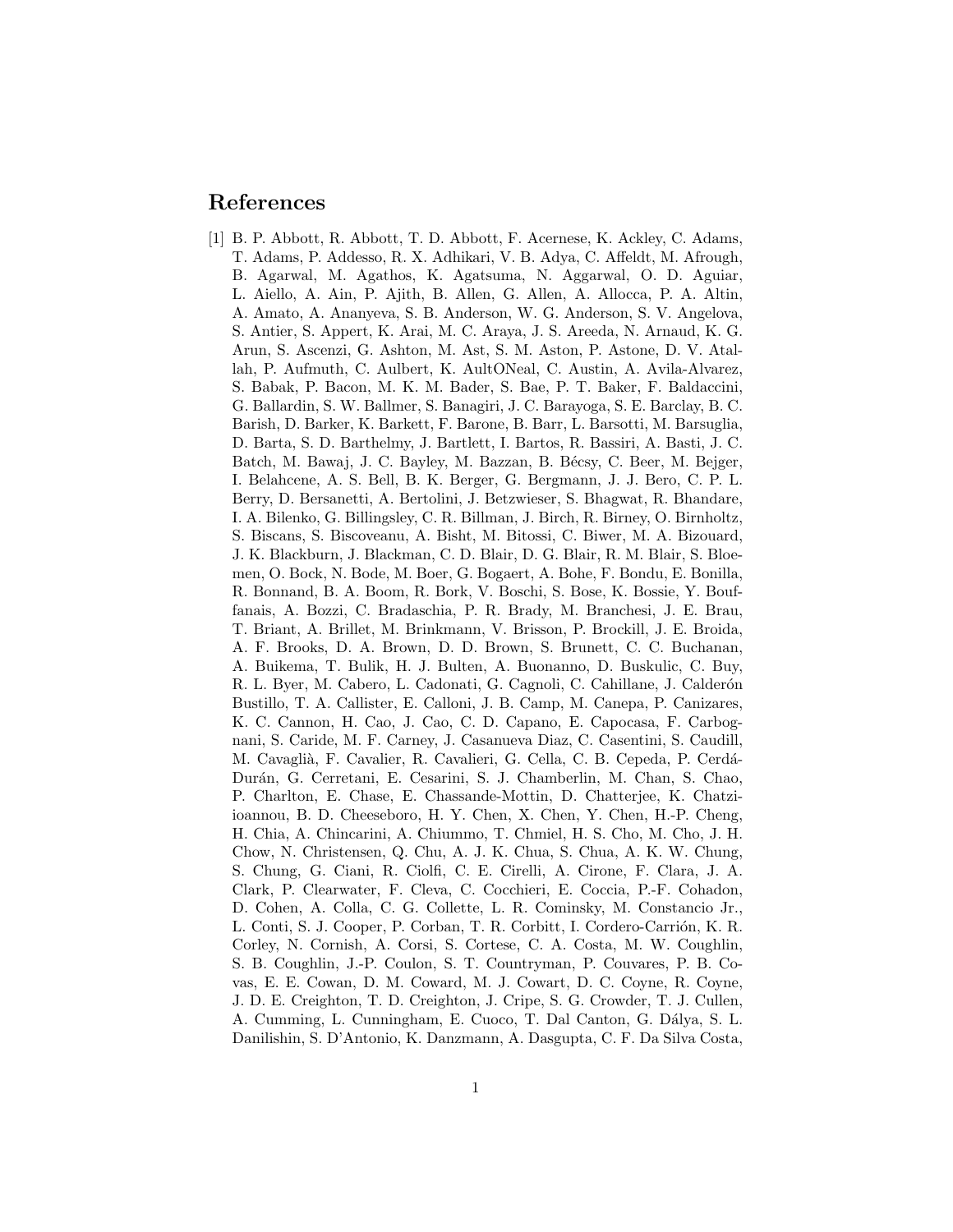V. Dattilo, I. Dave, M. Davier, D. Davis, E. J. Daw, B. Day, S. De, D. De-Bra, J. Degallaix, M. De Laurentis, S. Deléglise, W. Del Pozzo, N. Demos, T. Denker, T. Dent, R. De Pietri, V. Dergachev, R. De Rosa, R. T. DeRosa, C. De Rossi, R. DeSalvo, O. de Varona, J. Devenson, S. Dhurandhar, M. C. Díaz, L. Di Fiore, M. Di Giovanni, T. Di Girolamo, A. Di Lieto, S. Di Pace, I. Di Palma, F. Di Renzo, Z. Doctor, V. Dolique, F. Donovan, K. L. Dooley, S. Doravari, I. Dorrington, R. Douglas, M. Dovale Alvarez, T. P. ´ Downes, M. Drago, C. Dreissigacker, J. C. Driggers, Z. Du, M. Ducrot, P. Dupej, S. E. Dwyer, T. B. Edo, M. C. Edwards, A. Effler, P. Ehrens, J. Eichholz, S. S. Eikenberry, R. A. Eisenstein, R. C. Essick, D. Estevez, Z. B. Etienne, T. Etzel, M. Evans, T. M. Evans, M. Factourovich, V. Fafone, H. Fair, S. Fairhurst, X. Fan, S. Farinon, B. Farr, W. M. Farr, E. J. Fauchon-Jones, M. Favata, M. Fays, C. Fee, H. Fehrmann, J. Feicht, M. M. Fejer, A. Fernandez-Galiana, I. Ferrante, E. C. Ferreira, F. Ferrini, F. Fidecaro, D. Finstad, I. Fiori, D. Fiorucci, M. Fishbach, R. P. Fisher, M. Fitz-Axen, R. Flaminio, M. Fletcher, H. Fong, J. A. Font, P. W. F. Forsyth, S. S. Forsyth, J.-D. Fournier, S. Frasca, F. Frasconi, Z. Frei, A. Freise, R. Frey, V. Frey, E. M. Fries, P. Fritschel, V. V. Frolov, P. Fulda, M. Fyffe, H. Gabbard, B. U. Gadre, S. M. Gaebel, J. R. Gair, L. Gammaitoni, M. R. Ganija, S. G. Gaonkar, C. Garcia-Quiros, F. Garufi, B. Gateley, S. Gaudio, G. Gaur, V. Gayathri, N. Gehrels, G. Gemme, E. Genin, A. Gennai, D. George, J. George, L. Gergely, V. Germain, S. Ghonge, Abhirup Ghosh, Archisman Ghosh, S. Ghosh, J. A. Giaime, K. D. Giardina, A. Giazotto, K. Gill, L. Glover, E. Goetz, R. Goetz, S. Gomes, B. Goncharov, G. González, J. M. Gonzalez Castro, A. Gopakumar, M. L. Gorodetsky, S. E. Gossan, M. Gosselin, R. Gouaty, A. Grado, C. Graef, M. Granata, A. Grant, S. Gras, C. Gray, G. Greco, A. C. Green, E. M. Gretarsson, B. Griswold, P. Groot, H. Grote, S. Grunewald, P. Gruning, G. M. Guidi, X. Guo, A. Gupta, M. K. Gupta, K. E. Gushwa, E. K. Gustafson, R. Gustafson, O. Halim, B. R. Hall, E. D. Hall, E. Z. Hamilton, G. Hammond, M. Haney, M. M. Hanke, J. Hanks, C. Hanna, M. D. Hannam, O. A. Hannuksela, J. Hanson, T. Hardwick, J. Harms, G. M. Harry, I. W. Harry, M. J. Hart, C.-J. Haster, K. Haughian, J. Healy, A. Heidmann, M. C. Heintze, H. Heitmann, P. Hello, G. Hemming, M. Hendry, I. S. Heng, J. Hennig, A. W. Heptonstall, M. Heurs, S. Hild, T. Hinderer, D. Hoak, D. Hofman, K. Holt, D. E. Holz, P. Hopkins, C. Horst, J. Hough, E. A. Houston, E. J. Howell, A. Hreibi, Y. M. Hu, E. A. Huerta, D. Huet, B. Hughey, S. Husa, S. H. Huttner, T. Huynh-Dinh, N. Indik, R. Inta, G. Intini, H. N. Isa, J.-M. Isac, M. Isi, B. R. Iyer, K. Izumi, T. Jacqmin, K. Jani, P. Jaranowski, S. Jawahar, F. Jiménez-Forteza, W. W. Johnson, D. I. Jones, R. Jones, R. J. G. Jonker, L. Ju, J. Junker, C. V. Kalaghatgi, V. Kalogera, B. Kamai, S. Kandhasamy, G. Kang, J. B. Kanner, S. J. Kapadia, S. Karki, K. S. Karvinen, M. Kasprzack, M. Katolik, E. Katsavounidis, W. Katzman, S. Kaufer, K. Kawabe, F. Kéfélian, D. Keitel, A. J. Kemball, R. Kennedy, C. Kent, J. S. Key, F. Y. Khalili, I. Khan, S. Khan, Z. Khan, E. A. Khazanov, N. Kijbunchoo, Chunglee Kim, J. C. Kim, K. Kim, W. Kim, W. S. Kim, Y.-M. Kim, S. J. Kimbrell, E. J. King, P. J. King,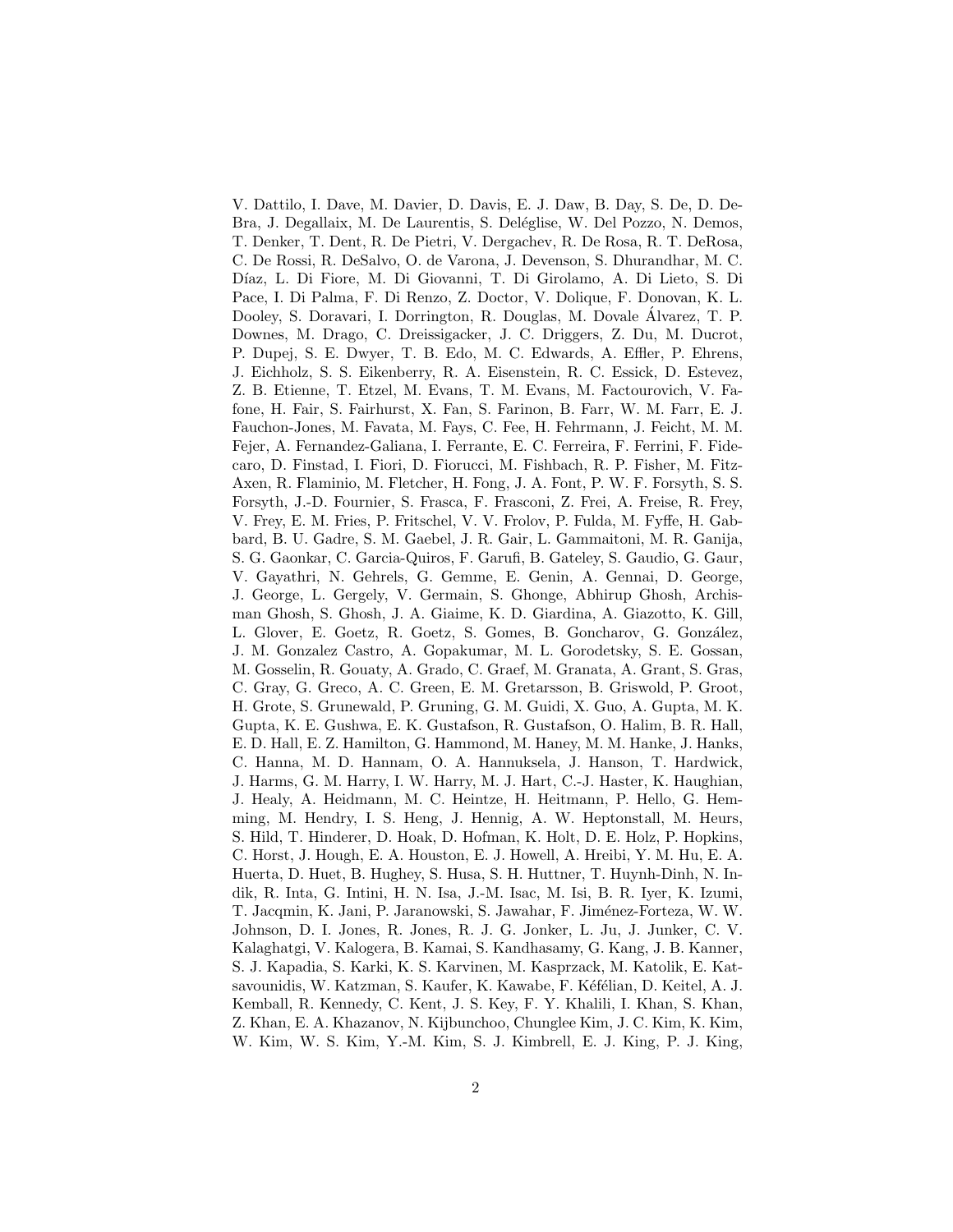M. Kinley-Hanlon, R. Kirchhoff, J. S. Kissel, L. Kleybolte, S. Klimenko, T. D. Knowles, P. Koch, S. M. Koehlenbeck, S. Koley, V. Kondrashov, A. Kontos, M. Korobko, W. Z. Korth, I. Kowalska, D. B. Kozak, C. Krmer, V. Kringel, B. Krishnan, A. Królak, G. Kuehn, P. Kumar, R. Kumar, S. Kumar, L. Kuo, A. Kutynia, S. Kwang, B. D. Lackey, K. H. Lai, M. Landry, R. N. Lang, J. Lange, B. Lantz, R. K. Lanza, S. L. Larson, A. Lartaux-Vollard, P. D. Lasky, M. Laxen, A. Lazzarini, C. Lazzaro, P. Leaci, S. Leavey, C. H. Lee, H. K. Lee, H. M. Lee, H. W. Lee, K. Lee, J. Lehmann, A. Lenon, M. Leonardi, N. Leroy, N. Letendre, Y. Levin, T. G. F. Li, S. D. Linker, T. B. Littenberg, J. Liu, R. K. L. Lo, N. A. Lockerbie, L. T. London, J. E. Lord, M. Lorenzini, V. Loriette, M. Lormand, G. Losurdo, J. D. Lough, C. O. Lousto, G. Lovelace, H. Lck, D. Lumaca, A. P. Lundgren, R. Lynch, Y. Ma, R. Macas, S. Macfoy, B. Machenschalk, M. MacInnis, D. M. Macleod, I. Magaña Hernandez, F. Magaña-Sandoval, L. Magaña Zertuche, R. M. Magee, E. Majorana, I. Maksimovic, N. Man, V. Mandic, V. Mangano, G. L. Mansell, M. Manske, M. Mantovani, F. Marchesoni, F. Marion, S. Márka, Z. Márka, C. Markakis, A. S. Markosyan, A. Markowitz, E. Maros, A. Marquina, P. Marsh, F. Martelli, L. Martellini, I. W. Martin, R. M. Martin, D. V. Martynov, K. Mason, E. Massera, A. Masserot, T. J. Massinger, M. Masso-Reid, S. Mastrogiovanni, A. Matas, F. Matichard, L. Matone, N. Mavalvala, N. Mazumder, R. McCarthy, D. E. McClelland, S. McCormick, L. Mc-Culler, S. C. McGuire, G. McIntyre, J. McIver, D. J. McManus, L. McNeill, T. McRae, S. T. McWilliams, D. Meacher, G. D. Meadors, M. Mehmet, J. Meidam, E. Mejuto-Villa, A. Melatos, G. Mendell, R. A. Mercer, E. L. Merilh, M. Merzougui, S. Meshkov, C. Messenger, C. Messick, R. Metzdorff, P. M. Meyers, H. Miao, C. Michel, H. Middleton, E. E. Mikhailov, L. Milano, A. L. Miller, B. B. Miller, J. Miller, M. Millhouse, M. C. Milovich-Goff, O. Minazzoli, Y. Minenkov, J. Ming, C. Mishra, S. Mitra, V. P. Mitrofanov, G. Mitselmakher, R. Mittleman, D. Moffa, A. Moggi, K. Mogushi, M. Mohan, S. R. P. Mohapatra, M. Montani, C. J. Moore, D. Moraru, G. Moreno, S. R. Morriss, B. Mours, C. M. Mow-Lowry, G. Mueller, A. W. Muir, Arunava Mukherjee, D. Mukherjee, S. Mukherjee, N. Mukund, A. Mullavey, J. Munch, E. A. Muñiz, M. Muratore, P. G. Murray, K. Napier, I. Nardecchia, L. Naticchioni, R. K. Nayak, J. Neilson, G. Nelemans, T. J. N. Nelson, M. Nery, A. Neunzert, L. Nevin, J. M. Newport, G. Newton, K. K. Y. Ng, P. Nguyen, T. T. Nguyen, D. Nichols, A. B. Nielsen, S. Nissanke, A. Nitz, A. Noack, F. Nocera, D. Nolting, C. North, L. K. Nuttall, J. Oberling, G. D. O'Dea, G. H. Ogin, J. J. Oh, S. H. Oh, F. Ohme, M. A. Okada, M. Oliver, P. Oppermann, Richard J. Oram, B. O'Reilly, R. Ormiston, L. F. Ortega, R. O'Shaughnessy, S. Ossokine, D. J. Ottaway, H. Overmier, B. J. Owen, A. E. Pace, J. Page, M. A. Page, A. Pai, S. A. Pai, J. R. Palamos, O. Palashov, C. Palomba, A. Pal-Singh, Howard Pan, Huang-Wei Pan, B. Pang, P. T. H. Pang, C. Pankow, F. Pannarale, B. C. Pant, F. Paoletti, A. Paoli, M. A. Papa, A. Parida, W. Parker, D. Pascucci, A. Pasqualetti, R. Passaquieti, D. Passuello, M. Patil, B. Patricelli, B. L. Pearlstone, M. Pedraza, R. Pedurand, L. Pekowsky, A. Pele, S. Penn, C. J.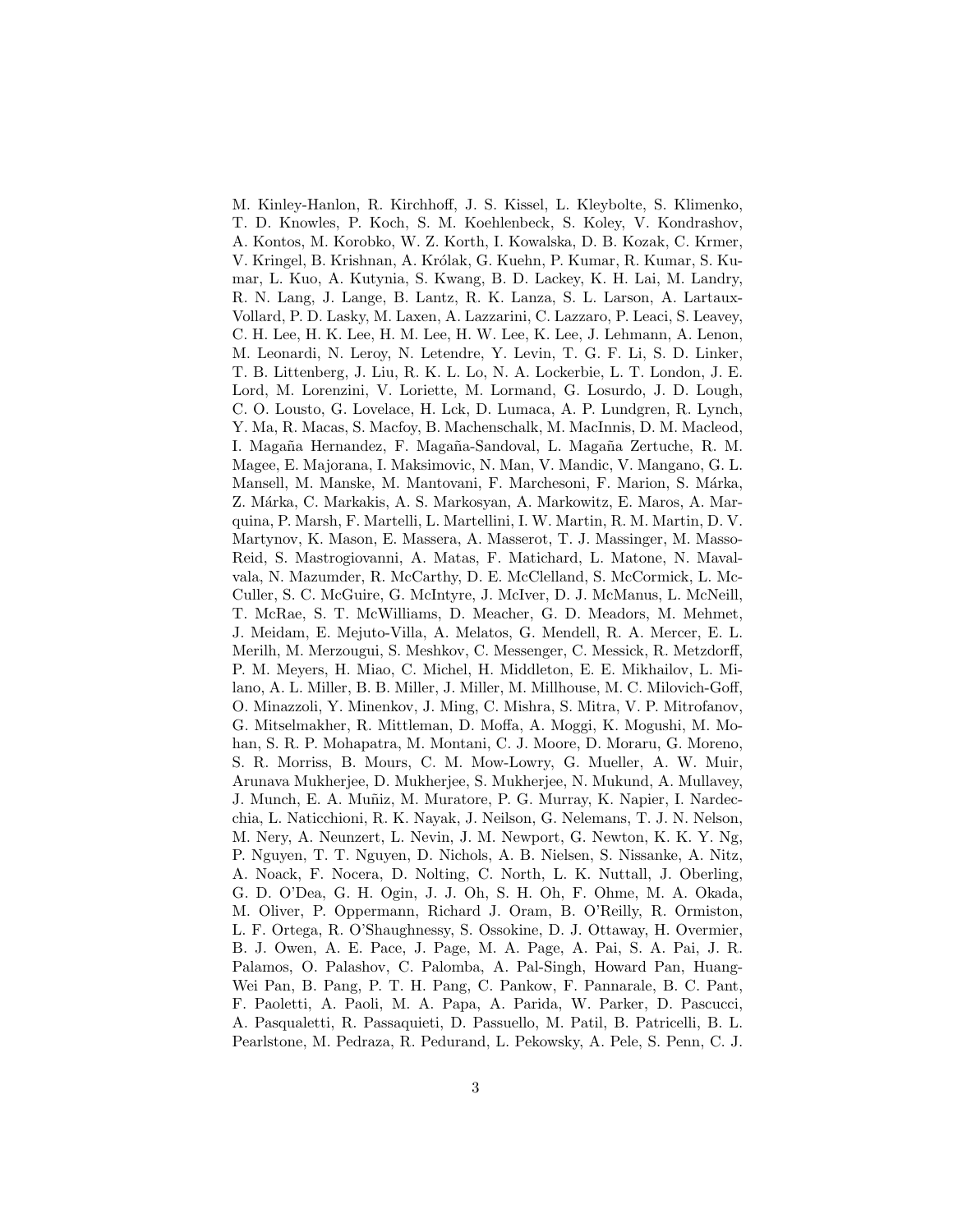Perez, A. Perreca, L. M. Perri, H. P. Pfeiffer, M. Phelps, O. J. Piccinni, M. Pichot, F. Piergiovanni, V. Pierro, G. Pillant, L. Pinard, I. M. Pinto, M. Pirello, M. Pitkin, M. Poe, R. Poggiani, P. Popolizio, E. K. Porter, A. Post, J. Powell, J. Prasad, J. W. W. Pratt, G. Pratten, V. Predoi, T. Prestegard, L. R. Price, M. Prijatelj, M. Principe, S. Privitera, G. A. Prodi, L. G. Prokhorov, O. Puncken, M. Punturo, P. Puppo, M. Prrer, H. Qi, V. Quetschke, E. A. Quintero, R. Quitzow-James, F. J. Raab, D. S. Rabeling, H. Radkins, P. Raffai, S. Raja, C. Rajan, B. Rajbhandari, M. Rakhmanov, K. E. Ramirez, A. Ramos-Buades, P. Rapagnani, V. Raymond, M. Razzano, J. Read, T. Regimbau, L. Rei, S. Reid, D. H. Reitze, W. Ren, S. D. Reyes, F. Ricci, P. M. Ricker, S. Rieger, K. Riles, M. Rizzo, N. A. Robertson, R. Robie, F. Robinet, A. Rocchi, L. Rolland, J. G. Rollins, V. J. Roma, R. Romano, C. L. Romel, J. H. Romie, D. Rosińska, M. P. Ross, S. Rowan, A. Rdiger, P. Ruggi, G. Rutins, K. Ryan, S. Sachdev, T. Sadecki, L. Sadeghian, M. Sakellariadou, L. Salconi, M. Saleem, F. Salemi, A. Samajdar, L. Sammut, L. M. Sampson, E. J. Sanchez, L. E. Sanchez, N. Sanchis-Gual, V. Sandberg, J. R. Sanders, B. Sassolas, B. S. Sathyaprakash, P. R. Saulson, O. Sauter, R. L. Savage, A. Sawadsky, P. Schale, M. Scheel, J. Scheuer, J. Schmidt, P. Schmidt, R. Schnabel, R. M. S. Schofield, A. Schnbeck, E. Schreiber, D. Schuette, B. W. Schulte, B. F. Schutz, S. G. Schwalbe, J. Scott, S. M. Scott, E. Seidel, D. Sellers, A. S. Sengupta, D. Sentenac, V. Sequino, A. Sergeev, D. A. Shaddock, T. J. Shaffer, A. A. Shah, M. S. Shahriar, M. B. Shaner, L. Shao, B. Shapiro, P. Shawhan, A. Sheperd, D. H. Shoemaker, D. M. Shoemaker, K. Siellez, X. Siemens, M. Sieniawska, D. Sigg, A. D. Silva, L. P. Singer, A. Singh, A. Singhal, A. M. Sintes, B. J. J. Slagmolen, B. Smith, J. R. Smith, R. J. E. Smith, S. Somala, E. J. Son, J. A. Sonnenberg, B. Sorazu, F. Sorrentino, T. Souradeep, A. P. Spencer, A. K. Srivastava, K. Staats, A. Staley, M. Steinke, J. Steinlechner, S. Steinlechner, D. Steinmeyer, S. P. Stevenson, R. Stone, D. J. Stops, K. A. Strain, G. Stratta, S. E. Strigin, A. Strunk, R. Sturani, A. L. Stuver, T. Z. Summerscales, L. Sun, S. Sunil, J. Suresh, P. J. Sutton, B. L. Swinkels, M. J. Szczepańczyk, M. Tacca, S. C. Tait, C. Talbot, D. Talukder, D. B. Tanner, M. Tápai, A. Taracchini, J. D. Tasson, J. A. Taylor, R. Taylor, S. V. Tewari, T. Theeg, F. Thies, E. G. Thomas, M. Thomas, P. Thomas, K. A. Thorne, K. S. Thorne, E. Thrane, S. Tiwari, V. Tiwari, K. V. Tokmakov, K. Toland, M. Tonelli, Z. Tornasi, A. Torres-Forné, C. I. Torrie, D. Tyr, F. Travasso, G. Traylor, J. Trinastic, M. C. Tringali, L. Trozzo, K. W. Tsang, M. Tse, R. Tso, L. Tsukada, D. Tsuna, D. Tuyenbayev, K. Ueno, D. Ugolini, C. S. Unnikrishnan, A. L. Urban, S. A. Usman, H. Vahlbruch, G. Vajente, G. Valdes, N. van Bakel, M. van Beuzekom, J. F. J. van den Brand, C. Van Den Broeck, D. C. Vander-Hyde, L. van der Schaaf, J. V. van Heijningen, A. A. van Veggel, M. Vardaro, V. Varma, S. Vass, M. Vasúth, A. Vecchio, G. Vedovato, J. Veitch, P. J. Veitch, K. Venkateswara, G. Venugopalan, D. Verkindt, F. Vetrano, A. Vicer´e, A. D. Viets, S. Vinciguerra, D. J. Vine, J.-Y. Vinet, S. Vitale, T. Vo, H. Vocca, C. Vorvick, S. P. Vyatchanin, A. R. Wade, L. E. Wade, M. Wade, R. Walet, M. Walker,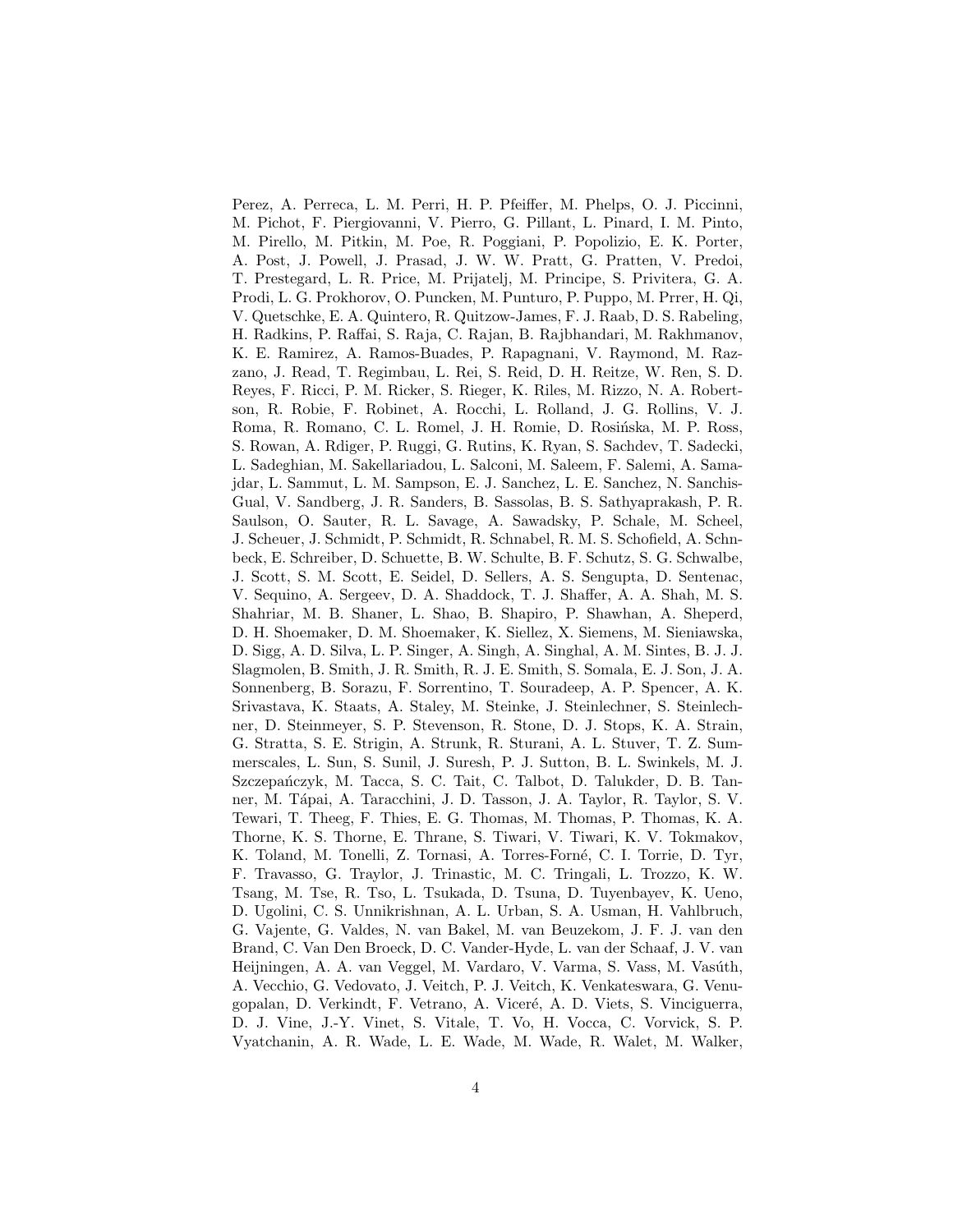L. Wallace, S. Walsh, G. Wang, H. Wang, J. Z. Wang, W. H. Wang, Y. F. Wang, R. L. Ward, J. Warner, M. Was, J. Watchi, B. Weaver, L.-W. Wei, M. Weinert, A. J. Weinstein, R. Weiss, L. Wen, E. K. Wessel, P. Wessels, J. Westerweck, T. Westphal, K. Wette, J. T. Whelan, S. E. Whitcomb, B. F. Whiting, C. Whittle, D. Wilken, D. Williams, R. D. Williams, A. R. Williamson, J. L. Willis, B. Willke, M. H. Wimmer, W. Winkler, C. C. Wipf, H. Wittel, G. Woan, J. Woehler, J. Wofford, K. W. K. Wong, J. Worden, J. L. Wright, D. S. Wu, D. M. Wysocki, S. Xiao, H. Yamamoto, C. C. Yancey, L. Yang, M. J. Yap, M. Yazback, Hang Yu, Haocun Yu, M. Yvert, A. Zadro˙zny, M. Zanolin, T. Zelenova, J.-P. Zendri, M. Zevin, L. Zhang, M. Zhang, T. Zhang, Y.-H. Zhang, C. Zhao, M. Zhou, Z. Zhou, S. J. Zhu, X. J. Zhu, A. B. Zimmerman, M. E. Zucker, J. Zweizig, C. A. Wilson-Hodge, E. Bissaldi, L. Blackburn, M. S. Briggs, E. Burns, W. H. Cleveland, V. Connaughton, M. H. Gibby, M. M Giles, A. Goldstein, R. Hamburg, P. Jenke, C. M. Hui, R. M. Kippen, D. Kocevski, S. McBreen, C. A. Meegan, W. S. Paciesas, S. Poolakkil, R. D. Preece, J. Racusin, O. J. Roberts, M. Stanbro, P. Veres, A. von Kienlin, V. Savchenko, C. Ferrigno, E. Kuulkers, A. Bazzano, E. Bozzo, S. Brandt, J. Chenevez, T. J.-L. Courvoisier, R. Diehl, A. Domingo, L. Hanlon, E. Jourdain, P. Laurent, F. Lebrun, A. Lutovinov, A. Martin-Carrillo, S. Mereghetti, L. Natalucci, J. Rodi, J.-P. Roques, R. Sunyaev, P. Ubertini, M. G. Aartsen, M. Ackermann, J. Adams, J. A. Aguilar, M. Ahlers, M. Ahrens, I. Al Samarai, D. Altmann, K. Andeen, T. Anderson, I. Ansseau, G. Anton, C. Argelles, J. Auffenberg, S. Axani, H. Bagherpour, X. Bai, J. P. Barron, S. W. Barwick, V. Baum, R. Bay, J. J. Beatty, J. Becker Tjus, E. Bernardini, D. Z. Besson, G. Binder, D. Bindig, E. Blaufuss, S. Blot, C. Bohm, M. Brner, F. Bos, D. Bose, S. Bser, O. Botner, E. Bourbeau, J. Bourbeau, F. Bradascio, J. Braun, L. Brayeur, M. Brenzke, H.-P. Bretz, S. Bron, J. Brostean-Kaiser, A. Burgman, T. Carver, J. Casey, M. Casier, E. Cheung, D. Chirkin, A. Christov, K. Clark, L. Classen, S. Coenders, G. H. Collin, J. M. Conrad, D. F. Cowen, R. Cross, M. Day, J. P. A. M. de André, C. De Clercq, J. J. DeLaunay, H. Dembinski, S. De Ridder, P. Desiati, K. D. de Vries, G. de Wasseige, M. de With, T. DeYoung, J. C. Díaz-Vélez, V. di Lorenzo, H. Dujmovic, J. P. Dumm, M. Dunkman, E. Dvorak, B. Eberhardt, T. Ehrhardt, B. Eichmann, P. Eller, P. A. Evenson, S. Fahey, A. R. Fazely, J. Felde, K. Filimonov, C. Finley, S. Flis, A. Franckowiak, E. Friedman, T. Fuchs, T. K. Gaisser, J. Gallagher, L. Gerhardt, K. Ghorbani, W. Giang, T. Glauch, T. Glsenkamp, A. Goldschmidt, J. G. Gonzalez, D. Grant, Z. Griffith, C. Haack, A. Hallgren, F. Halzen, K. Hanson, D. Hebecker, D. Heereman, K. Helbing, R. Hellauer, S. Hickford, J. Hignight, G. C. Hill, K. D. Hoffman, R. Hoffmann, B. Hokanson-Fasig, K. Hoshina, F. Huang, M. Huber, K. Hultqvist, M. Hnnefeld, S. In, A. Ishihara, E. Jacobi, G. S. Japaridze, M. Jeong, K. Jero, B. J. P. Jones, P. Kalaczynski, W. Kang, A. Kappes, T. Karg, A. Karle, M. Kauer, A. Keivani, J. L. Kelley, A. Kheirandish, J. Kim, M. Kim, T. Kintscher, J. Kiryluk, T. Kittler, S. R. Klein, G. Kohnen, R. Koirala, H. Kolanoski, L. Kpke, C. Kopper, S. Kopper, J. P. Koschinsky, D. J. Koskinen, M. Kowalski, K. Krings, M. Kroll,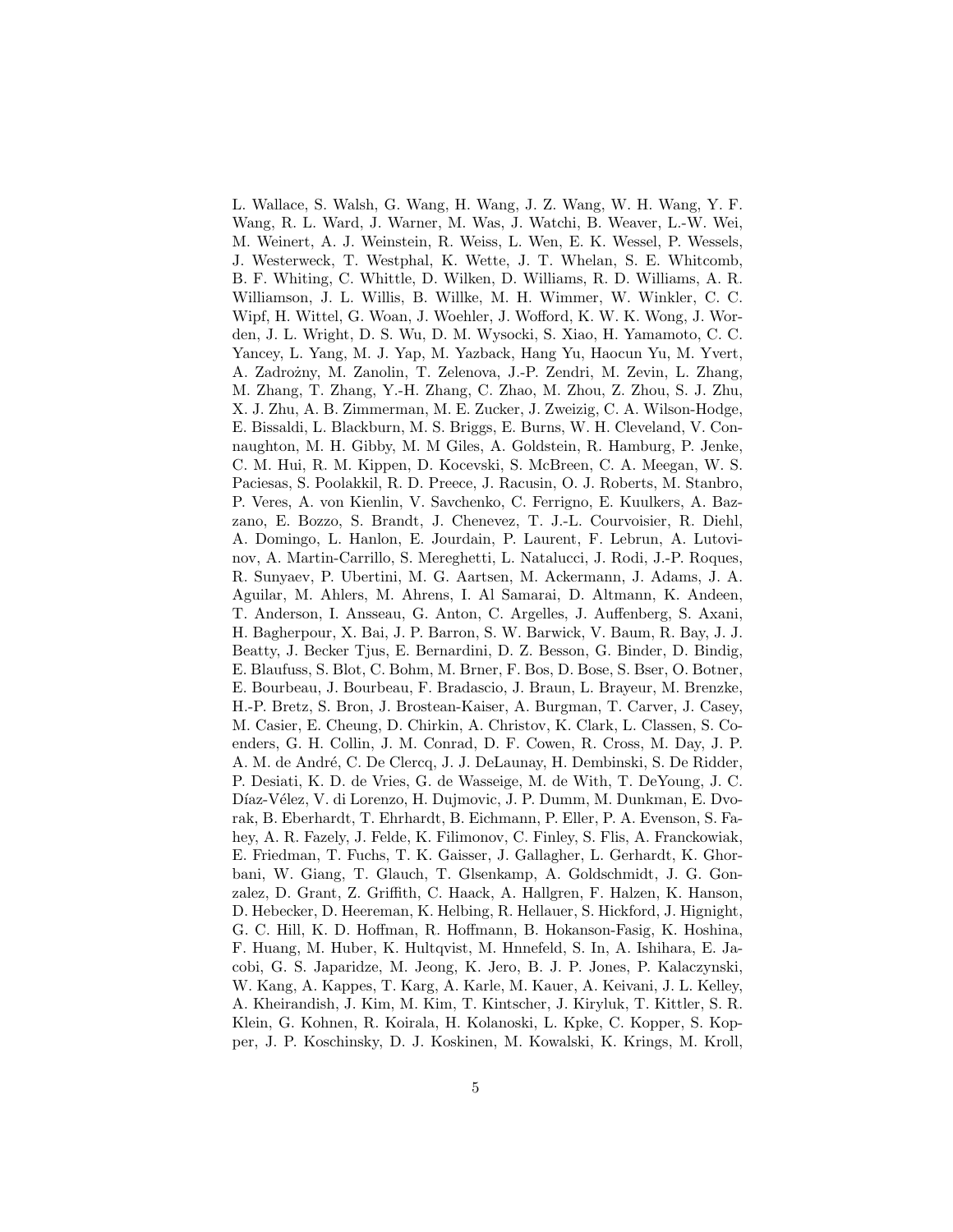G. Krckl, J. Kunnen, S. Kunwar, N. Kurahashi, T. Kuwabara, A. Kyriacou, M. Labare, J. L. Lanfranchi, M. J. Larson, F. Lauber, M. Lesiak-Bzdak, M. Leuermann, Q. R. Liu, L. Lu, J. Lnemann, W. Luszczak, J. Madsen, G. Maggi, K. B. M. Mahn, S. Mancina, R. Maruyama, K. Mase, R. Maunu, F. McNally, K. Meagher, M. Medici, M. Meier, T. Menne, G. Merino, T. Meures, S. Miarecki, J. Micallef, G. Momenté, T. Montaruli, R. W. Moore, M. Moulai, R. Nahnhauer, P. Nakarmi, U. Naumann, G. Neer, H. Niederhausen, S. C. Nowicki, D. R. Nygren, A. Obertacke Pollmann, A. Olivas, A. O'Murchadha, T. Palczewski, H. Pandya, D. V. Pankova, P. Peiffer, J. A. Pepper, C. Pérez de los Heros, D. Pieloth, E. Pinat, P. B. Price, G. T. Przybylski, C. Raab, L. Rdel, M. Rameez, K. Rawlins, I. C. Rea, R. Reimann, B. Relethford, M. Relich, E. Resconi, W. Rhode, M. Richman, S. Robertson, M. Rongen, C. Rott, T. Ruhe, D. Ryckbosch, D. Rysewyk, T. Slzer, S. E. Sanchez Herrera, A. Sandrock, J. Sandroos, M. Santander, S. Sarkar, S. Sarkar, K. Satalecka, P. Schlunder, T. Schmidt, A. Schneider, S. Schoenen, S. Schneberg, L. Schumacher, D. Seckel, S. Seunarine, J. Soedingrekso, D. Soldin, M. Song, G. M. Spiczak, C. Spiering, J. Stachurska, M. Stamatikos, T. Stanev, A. Stasik, J. Stettner, A. Steuer, T. Stezelberger, R. G. Stokstad, A. Stssl, N. L. Strotjohann, T. Stuttard, G. W. Sullivan, M. Sutherland, I. Taboada, J. Tatar, F. Tenholt, S. Ter-Antonyan, A. Terliuk, G. Tešić, S. Tilav, P. A. Toale, M. N. Tobin, S. Toscano, D. Tosi, M. Tselengidou, C. F. Tung, A. Turcati, C. F. Turley, B. Ty, E. Unger, M. Usner, J. Vandenbroucke, W. Van Driessche, N. van Eijndhoven, S. Vanheule, J. van Santen, M. Vehring, E. Vogel, M. Vraeghe, C. Walck, A. Wallace, M. Wallraff, F. D. Wandler, N. Wandkowsky, A. Waza, C. Weaver, M. J. Weiss, C. Wendt, J. Werthebach, B. J. Whelan, K. Wiebe, C. H. Wiebusch, L. Wille, D. R. Williams, L. Wills, M. Wolf, T. R. Wood, E. Woolsey, K. Woschnagg, D. L. Xu, X. W. Xu, Y. Xu, J. P. Yanez, G. Yodh, S. Yoshida, T. Yuan, M. Zoll, A. Balasubramanian, S. Mate, V. Bhalerao, D. Bhattacharya, A. Vibhute, G. C. Dewangan, A. R. Rao, S. V. Vadawale, D. S. Svinkin, K. Hurley, R. L. Aptekar, D. D. Frederiks, S. V. Golenetskii, A. V. Kozlova, A. L. Lysenko, Ph. P. Oleynik, A. E. Tsvetkova, M. V. Ulanov, T. Cline, T. P. Li, S. L. Xiong, S. N. Zhang, F. J. Lu, L. M. Song, X. L. Cao, Z. Chang, G. Chen, L. Chen, T. X. Chen, Y. Chen, Y. B. Chen, Y. P. Chen, W. Cui, W. W. Cui, J. K. Deng, Y. W. Dong, Y. Y. Du, M. X. Fu, G. H. Gao, H. Gao, M. Gao, M. Y. Ge, Y. D. Gu, J. Guan, C. C. Guo, D. W. Han, W. Hu, Y. Huang, J. Huo, S. M. Jia, L. H. Jiang, W. C. Jiang, J. Jin, Y. J. Jin, B. Li, C. K. Li, G. Li, M. S. Li, W. Li, X. Li, X. B. Li, X. F. Li, Y. G. Li, Z. J. Li, Z. W. Li, X. H. Liang, J. Y. Liao, C. Z. Liu, G. Q. Liu, H. W. Liu, S. Z. Liu, X. J. Liu, Y. Liu, Y. N. Liu, B. Lu, X. F. Lu, T. Luo, X. Ma, B. Meng, Y. Nang, J. Y. Nie, G. Ou, J. L. Qu, N. Sai, L. Sun, Y. Tan, L. Tao, W. H. Tao, Y. L. Tuo, G. F. Wang, H. Y. Wang, J. Wang, W. S. Wang, Y. S. Wang, X. Y. Wen, B. B. Wu, M. Wu, G. C. Xiao, H. Xu, Y. P. Xu, L. L. Yan, J. W. Yang, S. Yang, Y. J. Yang, A. M. Zhang, C. L. Zhang, C. M. Zhang, F. Zhang. Multi-messenger observations of a binary neutron star merger. The Astrophysical Journal, 848(2):L12, oct